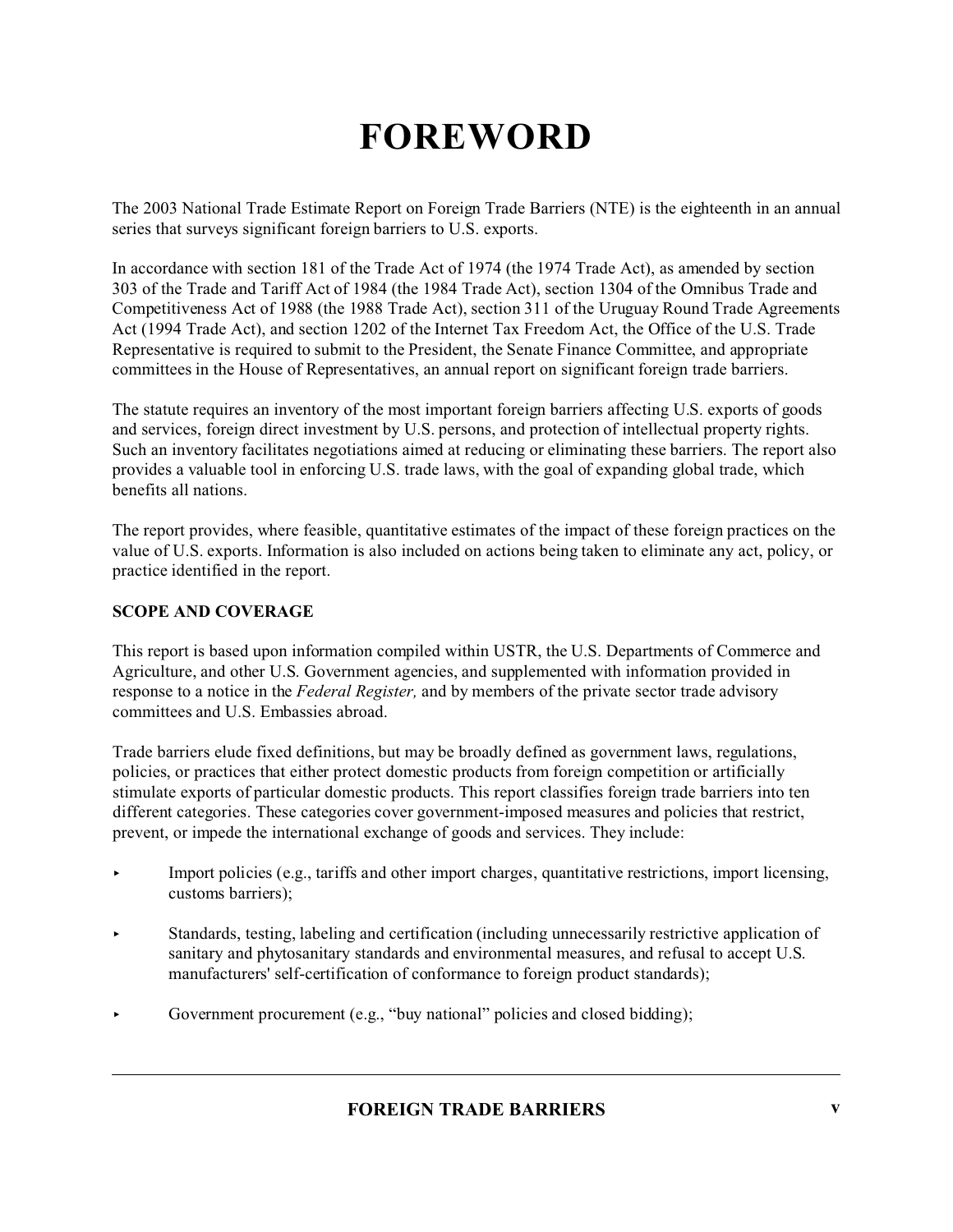- Export subsidies (e.g., export financing on preferential terms and agricultural export subsidies that displace U.S. exports in third country markets);
- Lack of intellectual property protection  $(e.g., inadequate pattern, copyright, and trademark)$ regimes);
- < Services barriers (e.g., limits on the range of financial services offered by foreign financial institutions,<sup>1</sup> regulation of international data flows, and restrictions on the use of foreign data processing);
- < Investment barriers (e.g., limitations on foreign equity participation and on access to foreign government-funded research and development (R&D) programs, local content and export performance requirements, and restrictions on transferring earnings and capital);
- < Anticompetitive practices with trade effects tolerated by foreign governments (including anticompetitive activities of both state-owned and private firms that apply to services or to goods and that restrict the sale of U.S. products to any firm, not just to foreign firms that perpetuate the practices);
- < Trade restrictions affecting electronic commerce (e.g., tariff and nontariff measures, burdensome and discriminatory regulations and standards, and discriminatory taxation); and
- $\triangleright$  Other barriers (barriers that encompass more than one category, e.g., bribery and corruption,<sup>2</sup> or that affect a single sector).

The NTE report covers significant barriers, whether they are consistent or inconsistent with international trading rules. Many barriers to U.S. exports are consistent with existing international trade agreements. Tariffs, for example, are an accepted method of protection under the General Agreement on Tariffs and Trade (GATT). Even a very high tariff does not violate international rules unless a country has made a "bound" commitment not to exceed a specified rate. On the other hand, where measures are not consistent with international rules, they are actionable under U.S. trade law and through the World Trade Organization (WTO).

This report discusses the largest export markets for the United States, including: 50 nations, the European Union, Taiwan, Hong Kong and two regional bodies. Some countries were excluded from this report due primarily to the relatively small size of their markets or the absence of major trade complaints from representatives of U.S. goods and services sectors. However, the omission of particular countries and barriers does not imply that they are not of concern to the United States.

In prior reports, most non-market economies also were excluded, since the trade barriers in those countries were qualitatively different from those found in other economies. However, as the economies of the republics of the former Soviet Union and most economies of the countries of Central Europe evolve away from central planning toward a market orientation, some of them have changed sufficiently to warrant an examination of their trade regimes. Where such examination has revealed trade barriers,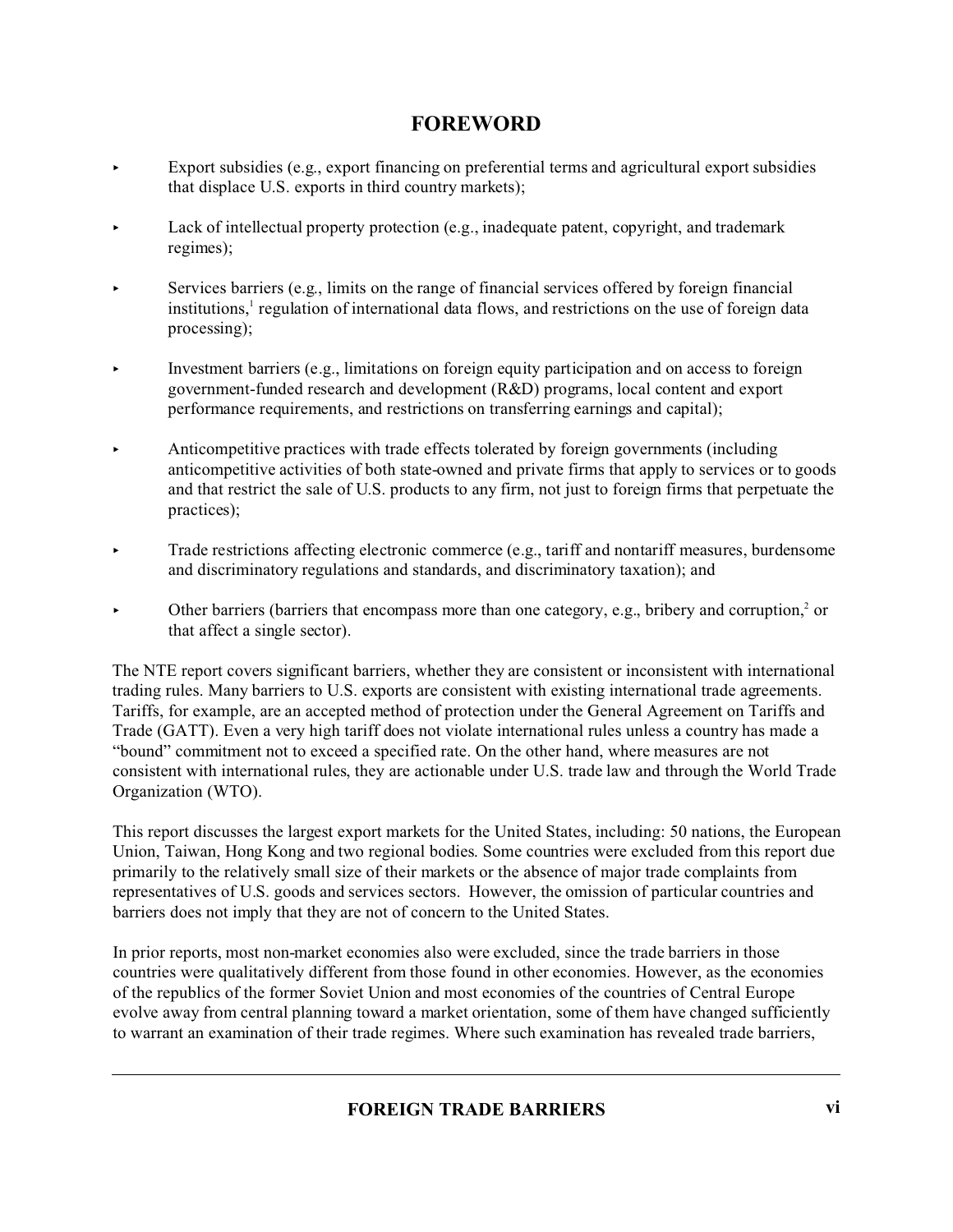those barriers have been included in this report. Vietnam has been added to the list of countries examined in this year's report in keeping with this approach, in recognition of Vietnam's commitment to economic reform and the implementation of the U.S.-Vietnam bilateral trade agreement.

The merchandise trade data contained in the NTE report are based on total U.S. exports, free alongside  $(f.a.s.)<sup>3</sup>$  value, and general U.S. imports, customs value, as reported by the Bureau of the Census, Department of Commerce. (NOTE: These data are ranked according to size of export market in the Appendix). The services data are from the October 2002 issue of the Survey of Current Business (collected from the Bureau of Economic Analysis, Department of Commerce).The direct investment data are from the September 2002 issue of the Survey of Current Business (collected from the Bureau of Economic Analysis, Department of Commerce).

## **TRADE IMPACT ESTIMATES AND FOREIGN BARRIERS**

Wherever possible, this report presents estimates of the impact on U.S. exports of specific foreign trade barriers or other trade distorting practices. However, it must be understood that these estimates are only approximations. Also, where consultations related to specific foreign practices were proceeding at the time this report was published, estimates were excluded, in order to avoid prejudice to those consultations.

The estimates included in this report constitute an attempt to assess quantitatively the potential effect of removing certain foreign trade barriers on particular U.S. exports. However, the estimates cannot be used to determine the total effect upon U.S. exports to either the country in which a barrier has been identified or to the world in general. In other words, the estimates contained in this report cannot be aggregated in order to derive a total estimate of gain in U.S. exports to a given country or the world.

Trade barriers or other trade distorting practices affect U.S. exports to another country because these measures effectively impose costs on such exports that are not imposed on goods produced domestically in the importing country. In theory, estimating the impact of a foreign trade measure upon U.S. exports of goods requires knowledge of the (extra) cost the measure imposes upon them, as well as knowledge of market conditions in the United States, in the country imposing the measure, and in third countries. In practice, such information often is not available.

Where sufficient data exist, an approximate impact of tariffs upon U.S. exports can be derived by obtaining estimates of supply and demand price elasticities in the importing country and in the United States. Typically, the U.S. share of imports is assumed to be constant. When no calculated price elasticities are available, reasonable postulated values are used. The resulting estimate of lost U.S. exports is approximate, depends upon the assumed elasticities, and does not necessarily reflect changes in trade patterns with third countries. Similar procedures are followed to estimate the impact upon our exports of subsidies that displace U.S. exports in third country markets.

The task of estimating the impact of nontariff measures on U.S. exports is far more difficult, since there is no readily available estimate of the additional cost these restrictions impose upon imports. Quantitative restrictions or import licenses limit (or discourage) imports and thus raise domestic prices, much as a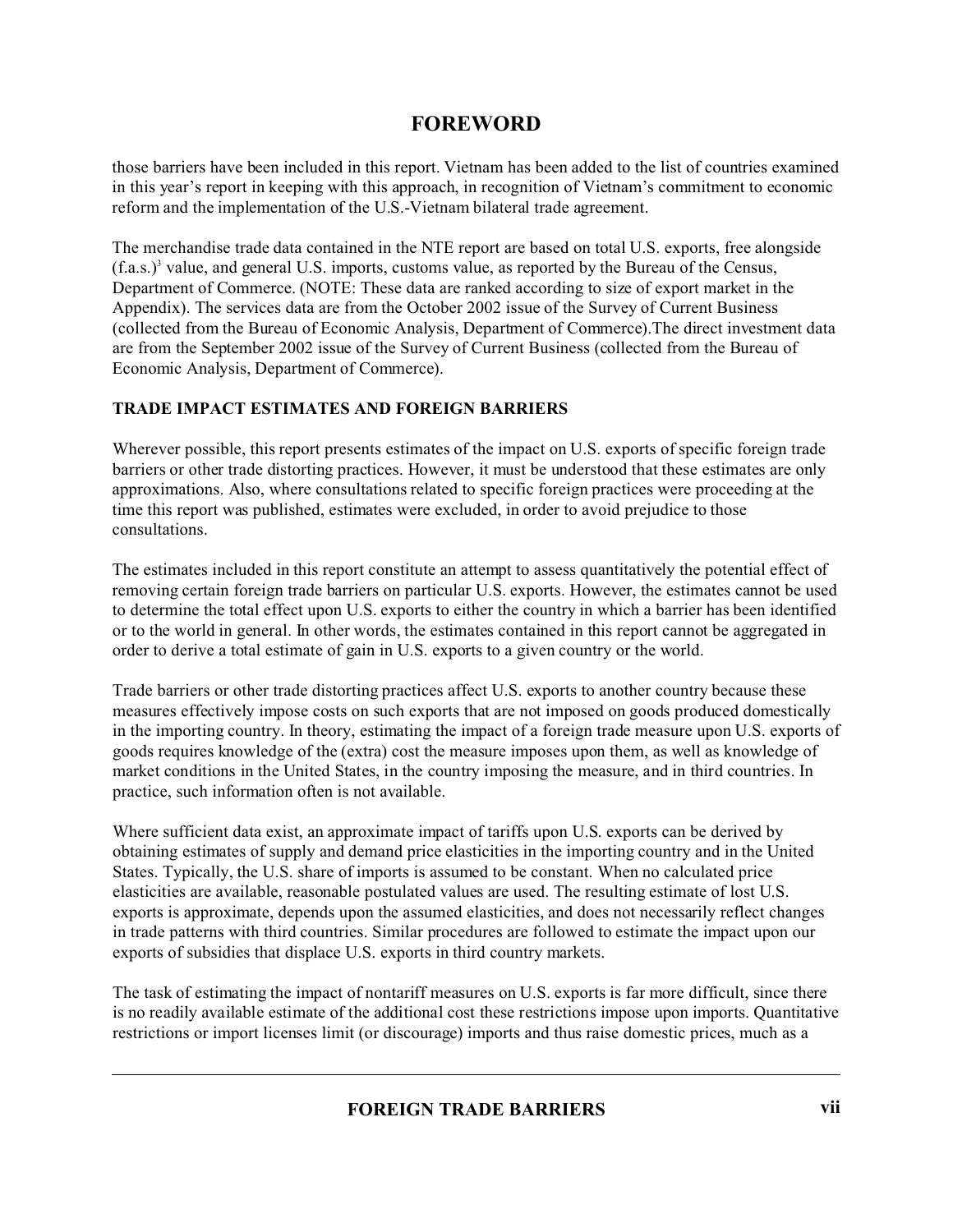tariff does. However, without detailed information on price differences between countries and on relevant supply and demand conditions, it is difficult to derive the estimated effects of these measures upon U.S. exports. Similarly, it is difficult to quantify the impact upon U.S. exports (or commerce) of other foreign practices such as government procurement policies, nontransparent standards, or inadequate intellectual property rights protection.

In some cases, particular U.S. exports are restricted by both foreign tariff and nontariff barriers. For the reasons stated above, it may be difficult to estimate the impact of such nontariff barriers on U.S. exports. When the value of actual U.S. exports is reduced to an unknown extent by one or more than one nontariff measure, it then becomes derivatively difficult to estimate the effect of even the overlapping tariff barriers on U.S. exports.

The same limitations that affect the ability to estimate the impact of foreign barriers upon U.S. goods exports apply to U.S. services exports. Furthermore, the trade data on services exports are extremely limited and of questionable reliability. For these reasons, estimates of the impact of foreign barriers on trade in services also are difficult to compute.

With respect to investment barriers, there are no accepted techniques for estimating the impact of such barriers on U.S. investment flows. For this reason, no such estimates are given in this report. The NTE report includes generic government regulations and practices which are not product-specific. These are among the most difficult types of foreign practices for which to estimate trade effects.

In the context of trade actions brought under U.S. law, estimations of the impact of foreign practices on U.S. commerce are substantially more feasible. Trade actions under U.S. law are generally product-specific and therefore more tractable for estimating trade effects. In addition, the process used when a specific trade action is brought will frequently make available non-U.S. Government data (U.S. company or foreign sources) otherwise not available in the preparation of a broad survey such as this report.

In some cases, industry valuations estimating the financial effects of barriers are contained in the report. The methods computing these valuations are sometimes uncertain. Hence, their inclusion in the NTE report should not be construed as a U.S. Government endorsement of the estimates they reflect.

March 31, 2003

#### **Endnotes**

1. The current NTE report covers only those financial services-related market access issues brought to the attention of USTR by outside sources. For the reader interested in a more comprehensive discussion of financial services barriers, the Treasury Department publishes quadrennially the National Treatment Study. Prepared in collaboration with the Secretary of State, the Office of the Comptroller of the Currency, the Federal Reserve Board, the Federal Deposit Insurance Corporation, the Securities and Exchange Commission, and the Department of Commerce, the Study analyzes in detail treatment of U.S. commercial banks and securities firms in foreign markets. It is intended as an authoritative reference for assessing financial services regimes abroad.

**FOREIGN TRADE BARRIERS viii**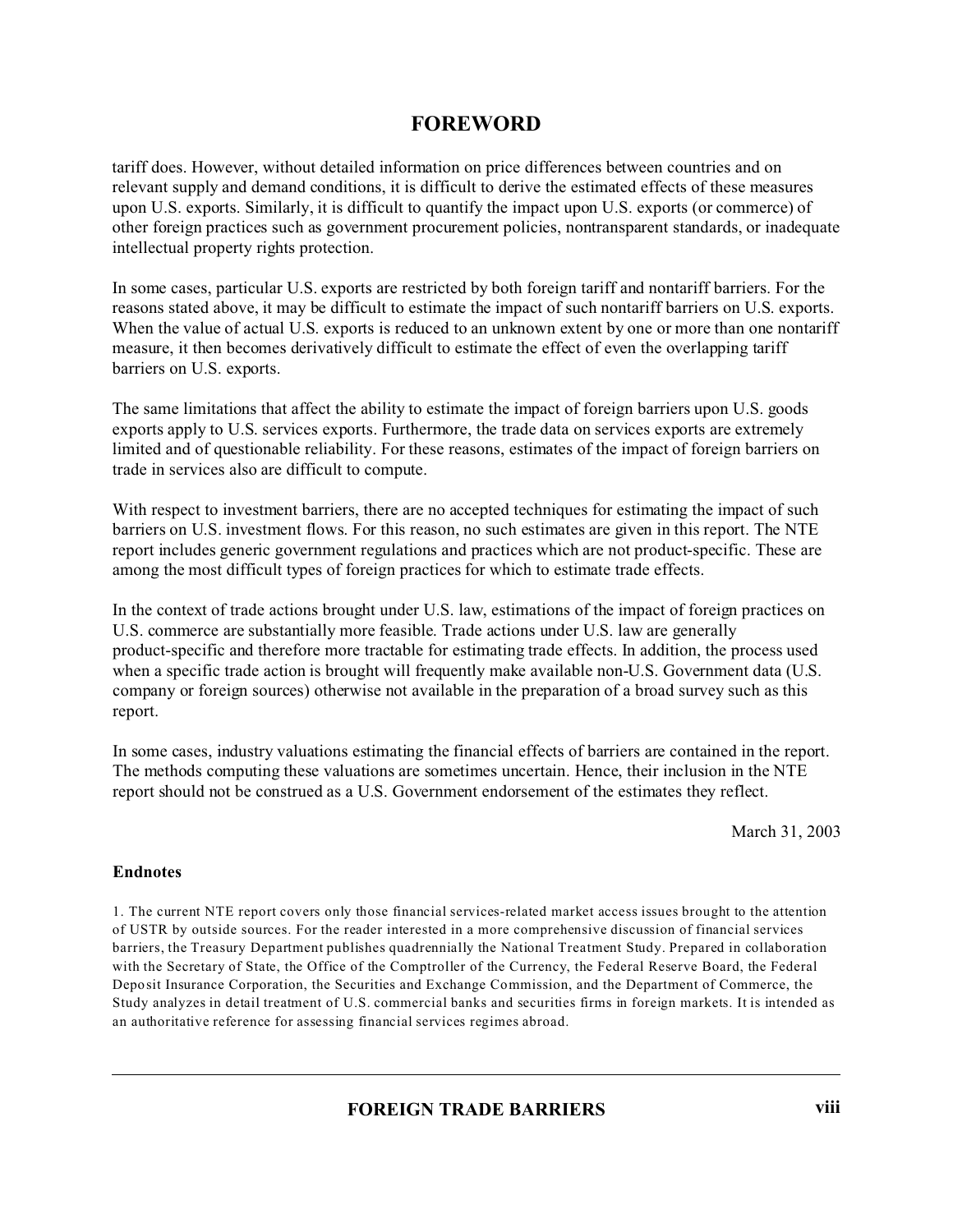2. Corruption takes many forms, and can affect trade in many different ways. In many countries, it affects customs practices and decisions on the award of government procurement contracts. If left unchecked, bribery and corruption can negate market access gained through trade negotiations, undermine the foundations of the international trading system, and frustrate broader reforms and economic stabilization programs. U.S. firms also report that demands for "facilitation payments" from foreign customs officials can be an every-day element of the customs importation process.

Information on specific problems associated with bribery and corruption is difficult to obtain, particularly since perpetrators go to great lengths to conceal their activities. Nevertheless, a consistent complaint from U.S. firms is that they have experienced situations that suggest corruption has played a role in the award of foreign contracts. This is particularly true in large infrastructure projects. Since the United States enacted the Foreign Corrupt Practices Act (FCPA) in 1977, U.S. companies have been prohibited from bribing foreign public officials.

The United States Government has been well aware of the discrepancy between U.S. law and that of its competitors, and has taken a leading role in addressing bribery and corruption in international business transactions with its trading partners at the Organization for Economic Cooperation and Development (OECD). With the strong urging of the United States, at the 1996 OECD Ministerial meeting, Ministers committed to take steps to eliminate the tax deductibility in their countries of bribes to foreign public officials, to criminalize bribery, and to examine methods to accomplish those objectives. In November 1997, negotiators from thirty-four countries (the twenty-nine OECD member states and five other nations (Argentina, Brazil, Bulgaria, Chile and the Slovak Republic)) adopted the Convention on Combating Bribery of Foreign Public Officials in International Business Transactions which criminalized bribery. In 2001, Slovenia, another non-member, became the thirty-fifth signatory. The Convention was signed by representatives of thirty-three participating countries on December 17, 1997 in Paris. The Convention entered into force on February 15, 1999, for twelve of the 34 signatories that had deposited instruments of ratification with the OECD. Thirty-four signatories have adopted legislation implementing the Convention.

In March 1996, countries in the Western Hemisphere concluded negotiation of the Inter-American Convention Against Corruption. This Convention, a direct result of the Summit of the Americas Plan of Action, requires that parties criminalize bribery throughout the region, and describes criminalization using language modeled on the FCPA. The Convention entered into force in March 1997. The United States signed the Convention on June 2, 1996, deposited its instrument of ratification with the OAS on September 29, 2000, and is now a Party to the Convention. Of its twenty-six signatories, the United States was the twentieth to deposit its instrument of ratification. Meanwhile, the Organization of American States is working on a set of model laws that ratifying countries can use to implement the Convention. In addition, the OAS Working Group on Probity and Public Ethics is considering mechanisms to monitor implementation of the Convention.

The United States is an active participant in the Southeastern Europe Stability Pact. Countries in the region have agreed to a Compact and Plan of Action in which they commit themselves to take specific anti-corruption actions, including improving transparency in government procurement.

Corruption takes many forms, and in many countries is a basic element of customs practices and also presents significant problems in decisions on the award of government procurement contracts. Bribery and corruption can negate market access gained through trade negotiations, undermine the foundations of the international trading system, and frustrate broader reforms and economic stabilization programs.

The United States continues to advance an agenda in the World Trade Organization (WTO) for work in related areas that will serve to diminish opportunities for bribery and corruption to flourish. Because corruption in trade transactions often has its genesis in the absence of a rules-based environment when goods cross borders, the United States has been a leader in advancing work in the WTO toward undertaking negotiations in the area of Trade